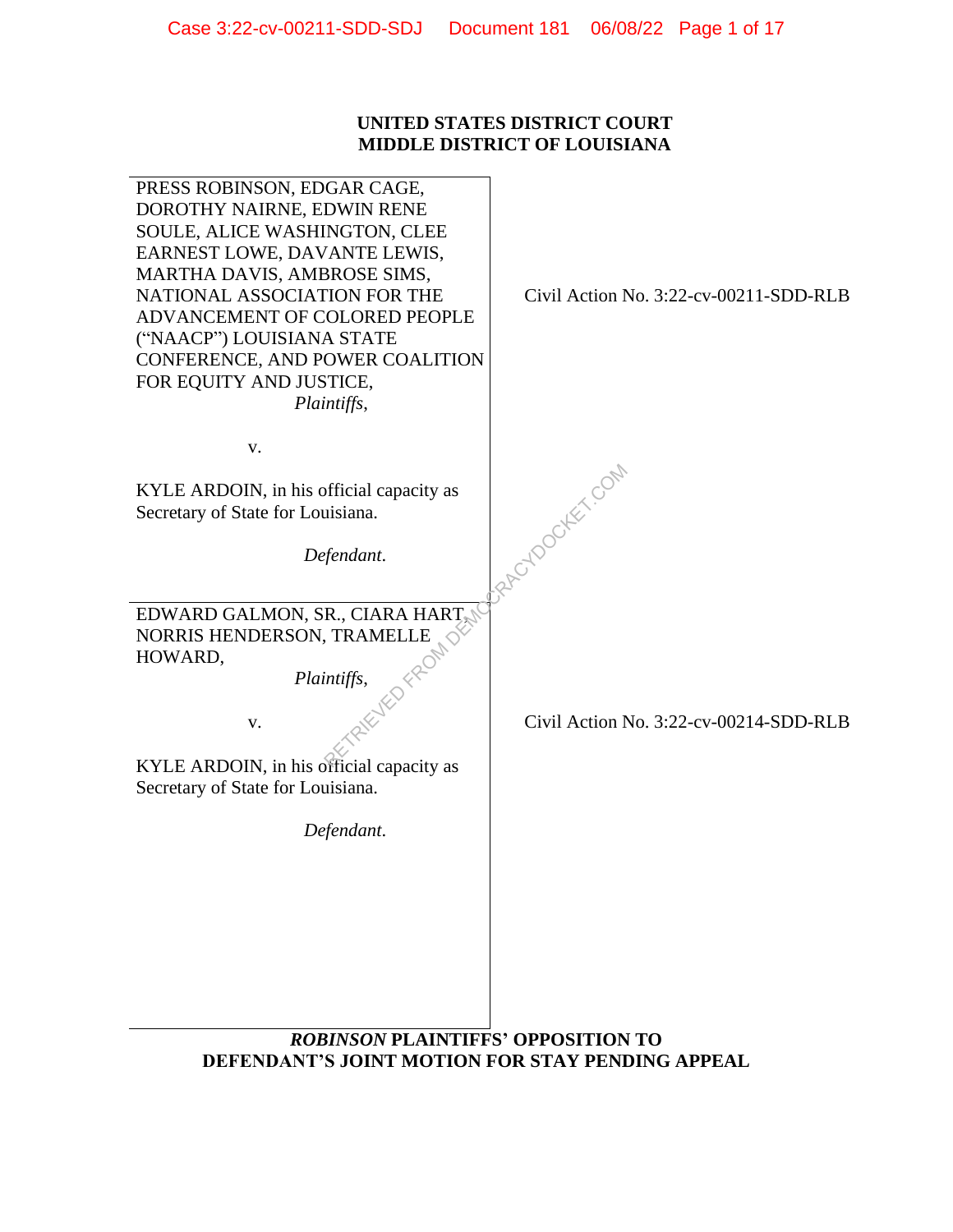# **TABLE OF CONTENTS**

# **Page**

|         | Defendants cannot make a strong showing that they are likely to succeed |  |
|---------|-------------------------------------------------------------------------|--|
| $\Pi$ . |                                                                         |  |
|         |                                                                         |  |

RECTRIEVED FROM DEMOCRACYDOCKET.COM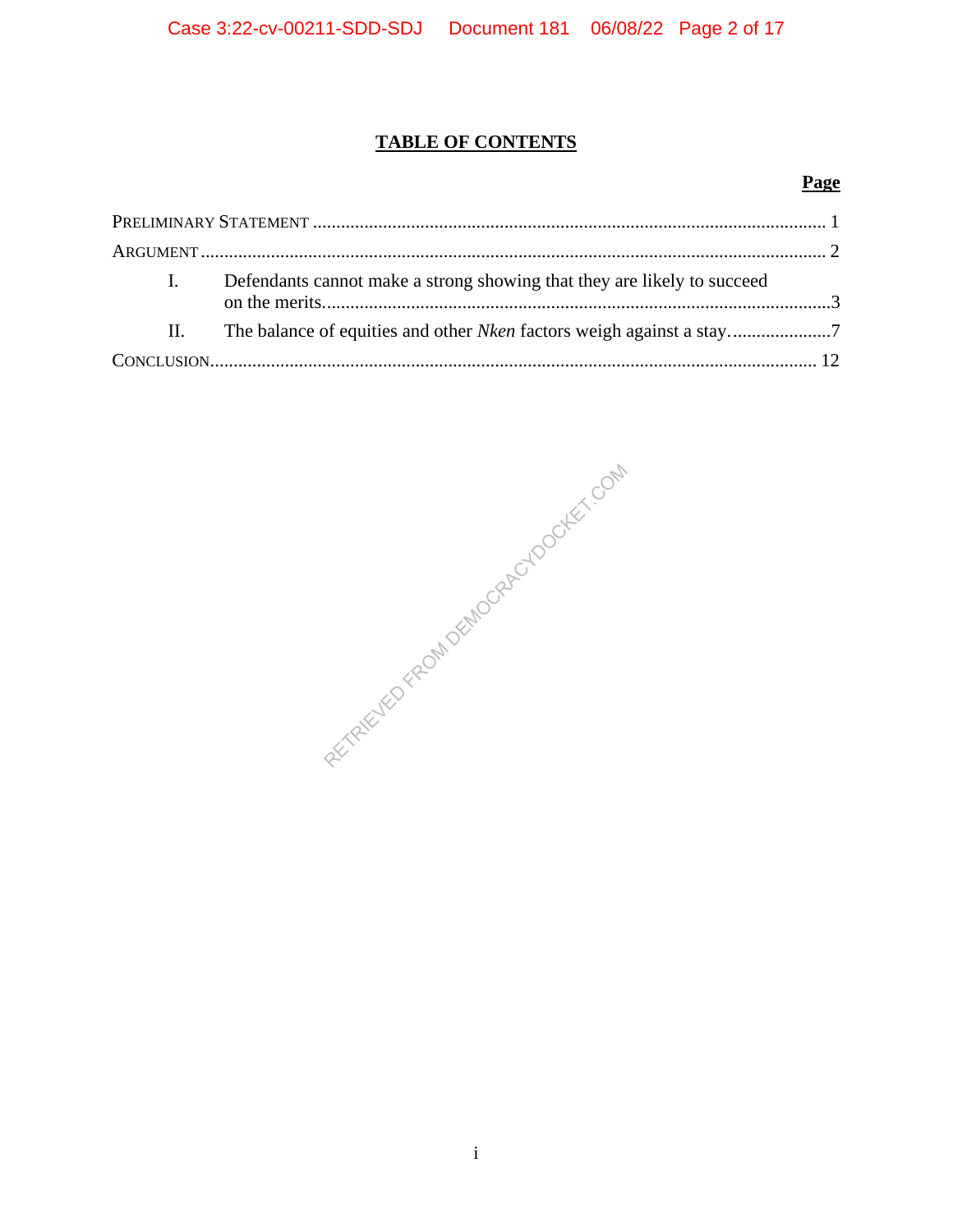Plaintiffs in the *Robinson* matter submit this memorandum in opposition to defendants' joint motion to stay the Court's injunction of June 6, 2022, pending appeal. ECF No. 177.

## **PRELIMINARY STATEMENT**

After hearing the testimony of 22 witnesses and reviewing 244 exhibits offered during a five-day evidentiary hearing, and having considered hundreds of pages of briefs, expert reports, and post-hearing proposed findings of fact and conclusions of law, the Court concluded that plaintiffs are substantially likely to establish that Louisiana's congressional redistricting map violates Section 2 of the Voting Rights Act and that a preliminary injunction is warranted. Defendants' motion barely grapples with the reasoning set forth in the Court's thorough and detailed 152-page preliminary injunction opinion. Instead—based upon arguments that the Court has already considered and rejected—they assert that the Court's rulings are "unlikely to withstand appellate scrutiny." ECF No. 177-1, at 11 ("Mot."). But, as the Court has already held, defendants' arguments are unsupported by existing law. Defendants also disregard the Court's careful findings of fact and credibility determinations, which will be subject to a "clear error" standard of review on appeal. In granting the injunction, the Court properly "appl[ied] the law as it is" and declined defendants' invitation "to speculate or venture into advisory opinions." ECF No. 173 at 84 ("Op."). It should do the same here and deny defendants' motion. represent that a premiintary in<br>the property injunction opinion. Instead—based up<br>rejected—they assert that the Court's ruli<br> $\cdot$  ECF No. 177-4, at 11 ("Mot."). But, a<br>are unsupported by existing law. Defend<br>act and credib

As the Court has also already held, the equities—including considerations related to the *Purcell* principle—do not justify staying the Court's injunction. On the contrary, they powerfully support keeping the injunction in place. As the Court held, "protecting voting rights is quite clearly in the public interest, while allowing elections to proceed under a map that violates federal law most certainly is not." Op. at 142. Defendants' reliance on the Supreme Court's stay in *Merrill* v. *Milligan*, 142 S. Ct. 879 (2022), is misplaced because, as the Court has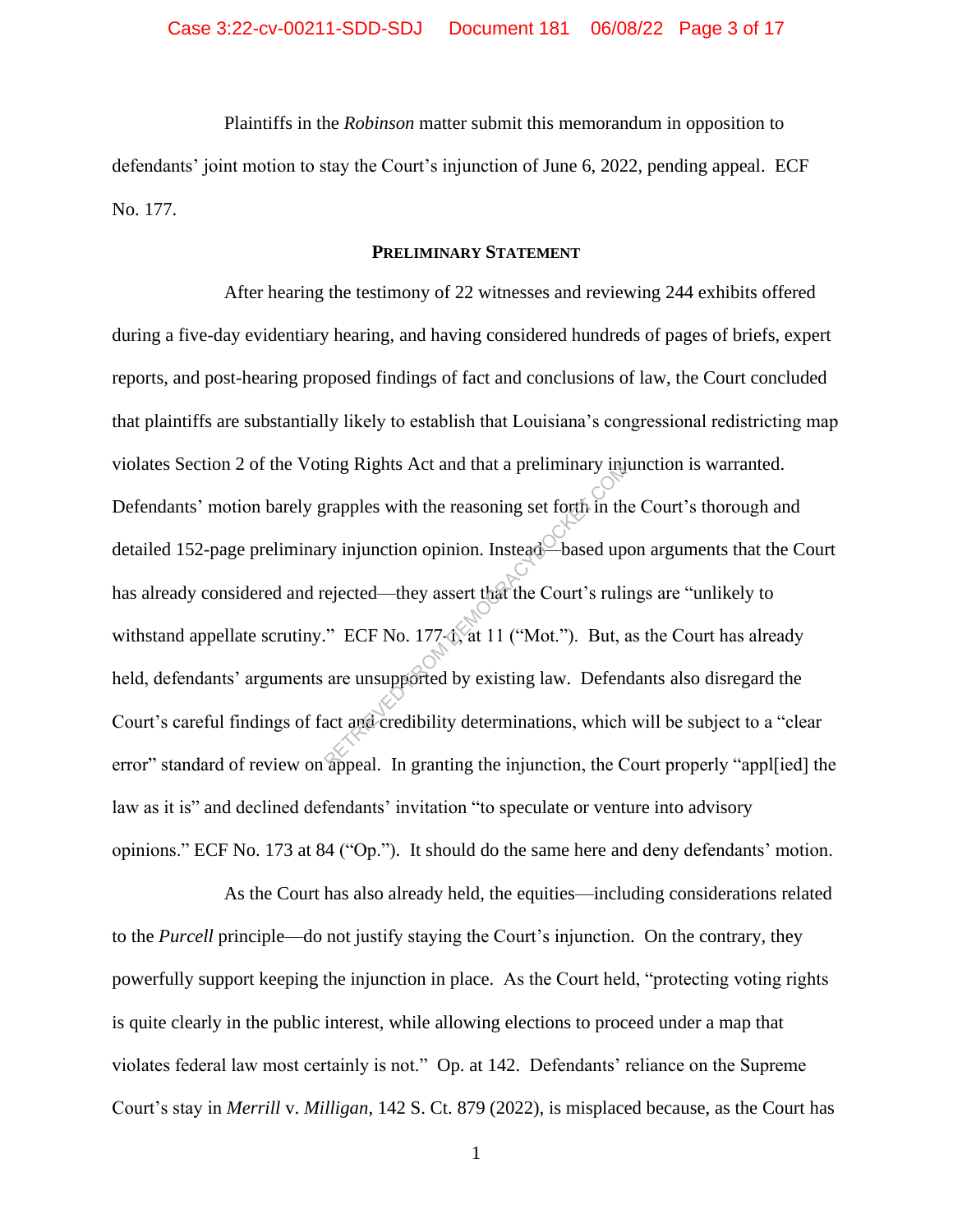### Case 3:22-cv-00211-SDD-SDJ Document 181 06/08/22 Page 4 of 17

noted, Op. at 148, the primary elections in that case were scheduled to begin just a few weeks after the Court's ruling; here, Election Day is five months away. In contrast, defendants wholly ignore the Supreme Court's on-point ruling from less than three months ago in *Wisconsin Legislature* v. *Wisconsin Elections Comm'n*, 142 S.Ct. 1245, No. 21A471 (2022) (per curiam). There, the Court required the State of Wisconsin to redraw its state legislative maps 139 days before the state's primary—less time than the 150 days until Louisiana's election at issue here and concluded that its order gave the state "sufficient time" to adopt new maps consistent with the Court's ruling that the state's election calendar. *Id*. at 1248. Defendants' argument also disregards the Court's finding of fact that "a remedial congressional plan can be implemented in advance of the 2022 elections without excessive difficulty or risk of voter confusion." ECF No. 173 at 148. This finding and *Wisconsin Legislature* are fatal to defendants' *Purcell* argument.

The relief defendants seek would effectively permit the State of Louisiana to conduct the 2022 congressional elections using a map that the Court has found to illegally dilute the votes of Louisiana's Black citizens. As plaintiffs' witnesses compellingly testified at the hearing, Louisiana has a centuries Yong history of marginalizing and disenfranchising its Black citizens. Defendants seek by this motion to delay justice again and allow that sad history to continue unchanged for yet another election. The Court should say enough—indeed, it has already said so. Defendants' motion should be denied. responses<br>
In without excessive difficulty or risk of v<br>
H Wisconsin Legislature are fatal to defendent<br>
Endants seek would effectively permit the<br>
rendants seek would effectively permit the<br>
rendants seek would effectivel

#### **ARGUMENT**

In evaluating an application to stay its ruling, the Court considers "(1) whether the stay applicant has made a strong showing that he is likely to succeed on the merits; (2) whether the applicant will be irreparably injured absent a stay; (3) whether issuance of the stay will substantially injure the other parties interested in the proceeding; and (4) where the public interest lies." *Nken* v. *Holder*, 556 U.S. 418, 425–26. The balance of equities and public interest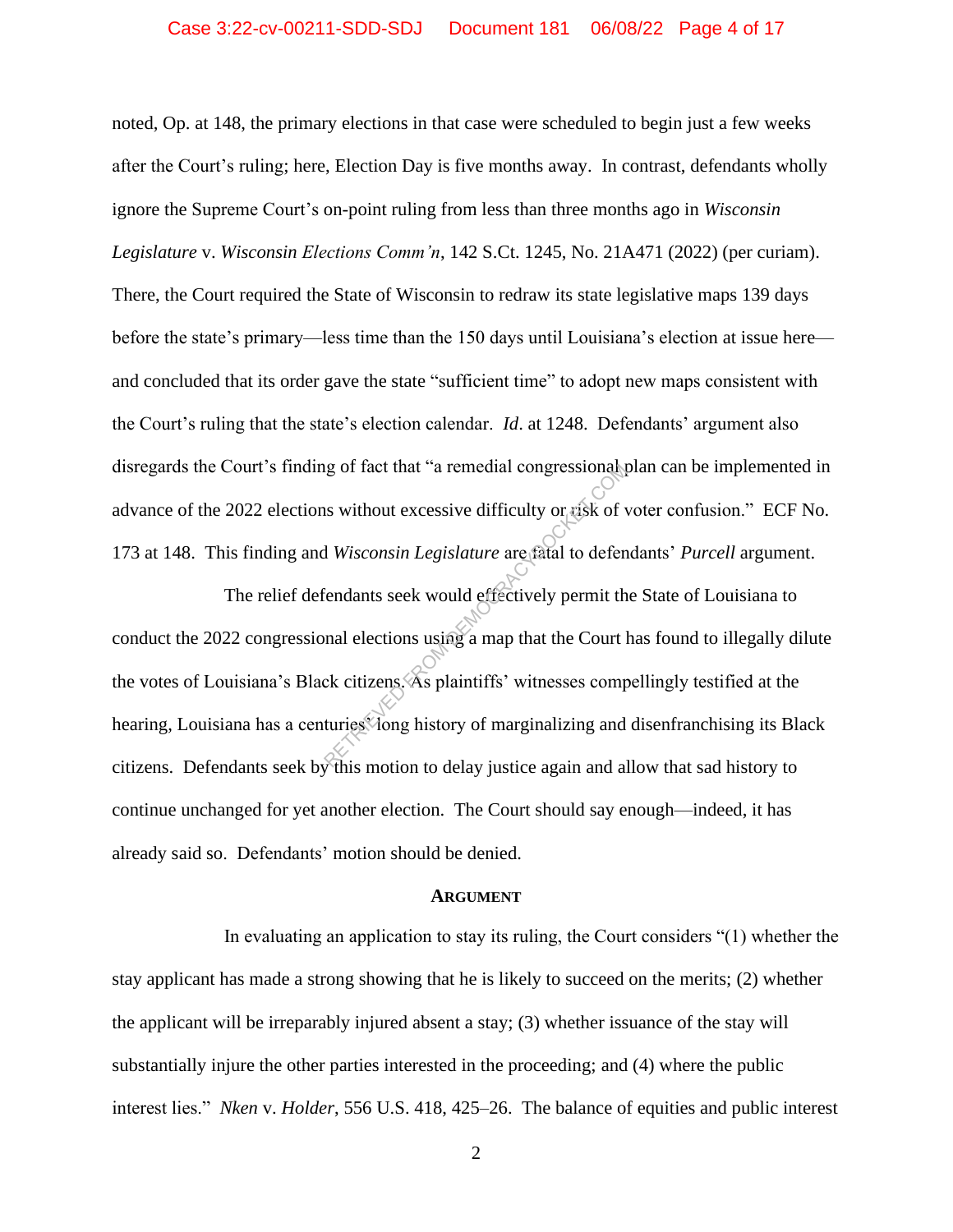## Case 3:22-cv-00211-SDD-SDJ Document 181 06/08/22 Page 5 of 17

"merge when the Government is the opposing party." *Id*. at 435. Under each of these criteria, defendants' application fails.

# **I. Defendants cannot make a strong showing that they are likely to succeed on the merits.**

Far from making a "strong showing" that they are likely to succeed on the merits, defendants' motion rests on arguments that the Court has already considered and rejected as inconsistent with governing law or the evidence at the hearing. Nothing in defendants' motion calls into questions the Court's determination that plaintiffs are likely to establish the first and third *Gingles* factors. *Thornburg* v. *Gingles*, 478 U.S. 30, 50–51 (1986). Defendants' motion makes no effort to challenge the Court's conclusions on the second *Gingles* factors or its analysis of the totality of circumstances.

*Gingles* **I**. The Court correctly found that the six illustrative maps presented by plaintiffs' experts established that, consistent with traditional redistricting principles, the Black population of Louisiana is sufficiently large and geographically compact to constitute a majority in two reasonably compact congressional districts. Op. at 4–7. Defendants barely contested the testimony of plaintiffs' experts on this issue. None of defendants' experts testified that plaintiffs' illustrative maps were not majority-Black under the "any part Black" standard expressly approved in *Georgia* v. *Ashcroft*, 539 U.S. 461 (2003), or that the maps were not reasonably compact both visually and using standard and well-accepted compactness measures. the Court's conclusions on the second of<br>the Court correctly found that the six illus<br>d that, consistent with traditional redistric<br>ufficiently large and geographically comp<br>congressional districts. Op. at 4–7. Defer<br>train

Defendants' argument that plaintiffs' illustrative maps "qualify as racial gerrymanders," because they link "distinct locations" on the basis of race, Mot. at 4, ignores the Court's factual findings and mischaracterizes settled law. *First*, the Court found, based on the testimony and written reports of the plaintiffs' experts and lay witnesses and its assessment of their credibility, that "Plaintiffs made a strong showing that their maps respect [communities of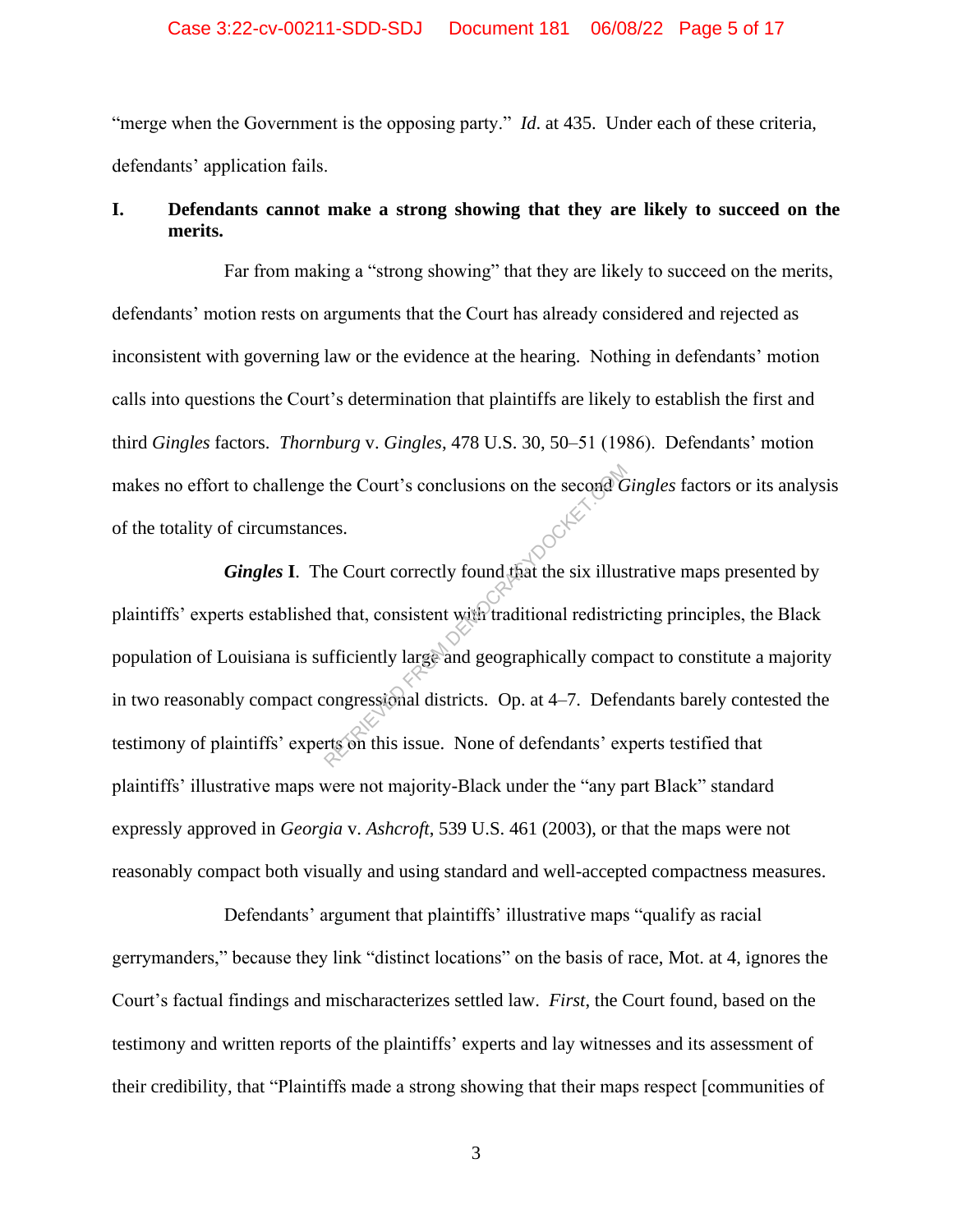interest] and even unite communities of interest that are not drawn together in the enacted map." Op. at 103. For example, the Court credited Mr. Fairfax's testimony "that he used census places and landmark areas to gauge how often his maps split communities of interest, as well as socioeconomic data and roadshow testimony from community members for insight into local ideas about communities of interest." Op. at 101. In contrast, defendants offered no testimony at the hearing about communities of interest. As the Court noted, this is "a glaring omission, given that Joint Rule 21 requires communities of interest to be prioritized over and above preservation of political subdivisions. Op. at 101. The Court further found that plaintiffs' *Gingles* I experts "both offered persuasive testimony regarding how they balanced all of the relevant principles, including the Legislature's Joint Rule 21, without letting any one of the criteria dominate their drawing process." *Id*. at 106. The Court concomitantly found that race was not the predominant factor in creating plaintiffs' illustrative maps. On the contrary, the Court found that "[t]here is *no factual evidence* that race predominated in the creation of the illustrative maps in this case." Op. at 116 (emphasis in original). As the Court explained: timony regarding how they balanced ally<br>
oint Rule 21, without letting any one of t<br>
5. The Court concomitantly found that rad<br>
illustrative maps. On the contrary, the C<br>
expedience of the illus<br>
inal). As the Court explai

Defendants' purported evidence of racial predomination amounts to nothing more than their misconstruing any mention of race by Plaintiffs' expert witnesses as evidence of racial predomination.

*Id*.

*Second*, the Court correctly held, under the Fifth Circuit's decision in *Clark* and other binding precedent, that the mapmaker's motivation in preparing an illustrative map is irrelevant to whether *Gingles* I is satisfied. Op. at 112 (citing *Clark v. Calhoun Cty.*, 88 F.3d 1393, 1406–07 (5th Cir. 1996)). As the court held in *Clark*, the Supreme Court's Fourteenth Amendment racial gerrymandering decisions in *Bush* v. *Vera*, 517 U.S. 952 (1996), and *Shaw* v. *Hunt*, 517 U.S. 899 (1996)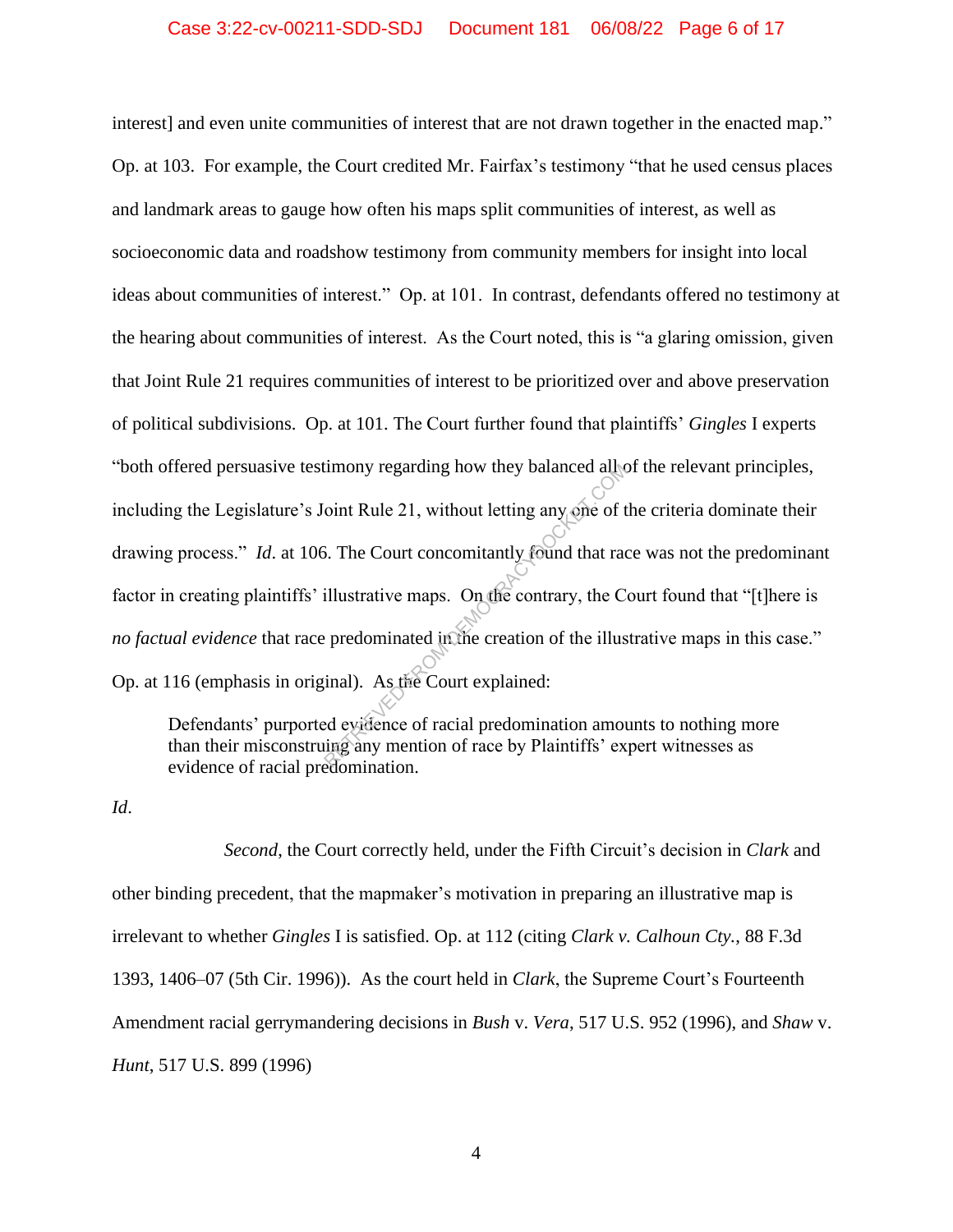support our conclusion that *Miller*'s emphasis on purpose does not apply to the first *Gingles* precondition. In neither case did the Court suggest that a district drawn for predominantly racial reasons would necessarily fail the *Gingles* test. To the contrary, the first *Gingles* factor is an inquiry into causation that necessarily classifies voters by their race.

*Clark*, 88 F. 3d at 1406–07. Unlike the cases on which defendants principally rely, plaintiffs assert no claim here based upon racial gerrymandering. Defendants' argument also improperly conflates the requirements applicable to illustrative and remedial maps under Section 2, as explained in plaintiffs' post-hearing brief. *See* ECF No. 161 at 8–9.

*Finally*, as the Court also explained, defendants' reliance on the *Hays* decisions, Mot. at 6, is equally inapposite. As the Court held, the illustrative maps in this case are demonstrably more compact and consistent with traditional redistricting principles than the maps at issue in that case. Op. at 110. As the Court also concluded, "*Hays*, decided on census data and demographics 30 years ago," does not justify "freez[ing] Louisiana's congressional maps in perpetuity." *Id*. The Court also concluded, "Hays<br>ago," does not justify "freez[ing] Louisia<br>ago," does not justify "freez[ing] Louisia<br>The Court was also correct in ruling that<br>Gingles factor—namely, that "the white

Gingles III. The Court was also correct in ruling that plaintiffs satisfied their burden to establish the third *Gingles* factor—namely, that "the white majority votes sufficiently as a bloc to enable it . . . usually to defeat the minority's preferred candidates." *Gingles*, 478 U.S. at 51.

Contrary to defendants' assertions, Mot. at 7, the Court expressly considered whether there was "legally significant" white bloc voting sufficient to satisfy *Gingles* III, and recognized that "high levels" of white crossover voting could undermine a finding of legally significant polarized voting. Op. at 123–24. The Court correctly found, however, that no evidence was presented in this case of sufficiently "high levels" of white crossover voting to defeat plaintiffs' showing that white bloc voting usually results in the defeat of Black-preferred candidates. *Id.* at 126. On the contrary, the Court found that plaintiffs' experts, Drs. Palmer and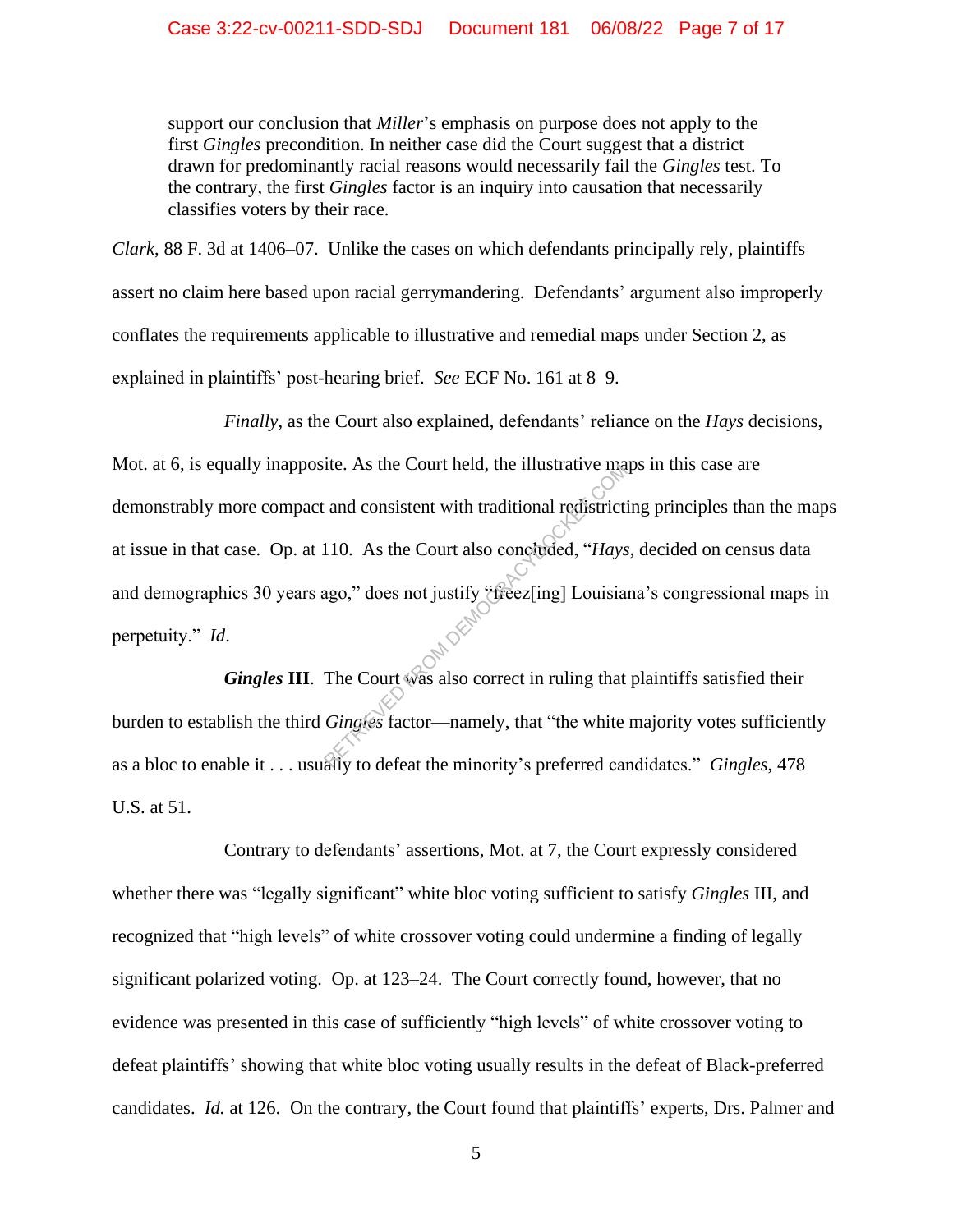## Case 3:22-cv-00211-SDD-SDJ Document 181 06/08/22 Page 8 of 17

Handley, "amassed detailed data, and arrived at the same conclusion: that White voters consistently bloc vote to defeat the candidates of choice of Black voters." *Id*. at 124. The Court further credited the testimony by Drs. Palmer and Handley that white crossover voting was "insufficient to swing the election for the Black-preferred candidate in any of the contests they examined." *Id*. at 126.

The Court properly rejected defendants' arguments about crossover voting as unsupported by the evidence. As the Court noted, "[i]f there is evidence of a successful crossover district in Louisiana, neither side has presented it." *Id.* at 127. Thus, the Court concluded, "[t]he fact that Plaintiffs' experts agreed, hypothetically, that a sub-50% BVAP district *could* perform under unspecified circumstances, is not sufficient to overcome the conclusions reached by their robust statistical analysis." *Id.* at 126. In contrast, the Court found the testimony of defendants' experts on crossover voting "unreliable" and "unsupported by sufficient data." *Id.* at 125–26. The Court found that Dr. Solanky's testimony was "unreliable because it was based on his analysis of one exogenous election and limited to one parish." *Id*. at 125. Similarly, it found that Dr. Lewis's "hypothetical based on limited data [involving a single presidential election was] not helpful." *Id.* at 125–26. These findings are strongly supported by the evidentiary record, and defendants offer no basis to conclude that they were clear error. dunspecified circumstances, is not sufficially<br>
unspecified circumstances, is not sufficial<br>
control of the Court found that Dr. Solanky's transly<br>
26. The Court found that Dr. Solanky's transly is of the exogenous electi

Defendants' apparent contention that the mere existence of white crossover voting precludes satisfying *Gingles* III, Mot. at 7–8, fundamentally misconstrues the significance of crossover voting under settled law and was rejected by the Court. *Id.* at 124-25. As set forth in plaintiffs' post-hearing brief, the extent of white crossover voting "has no bearing on the *Gingles* inquiry." ECF No. 161 at 9. To determine whether *Gingles* III has been established, the Court must instead assess whether "white voters engage in bloc voting at levels sufficient to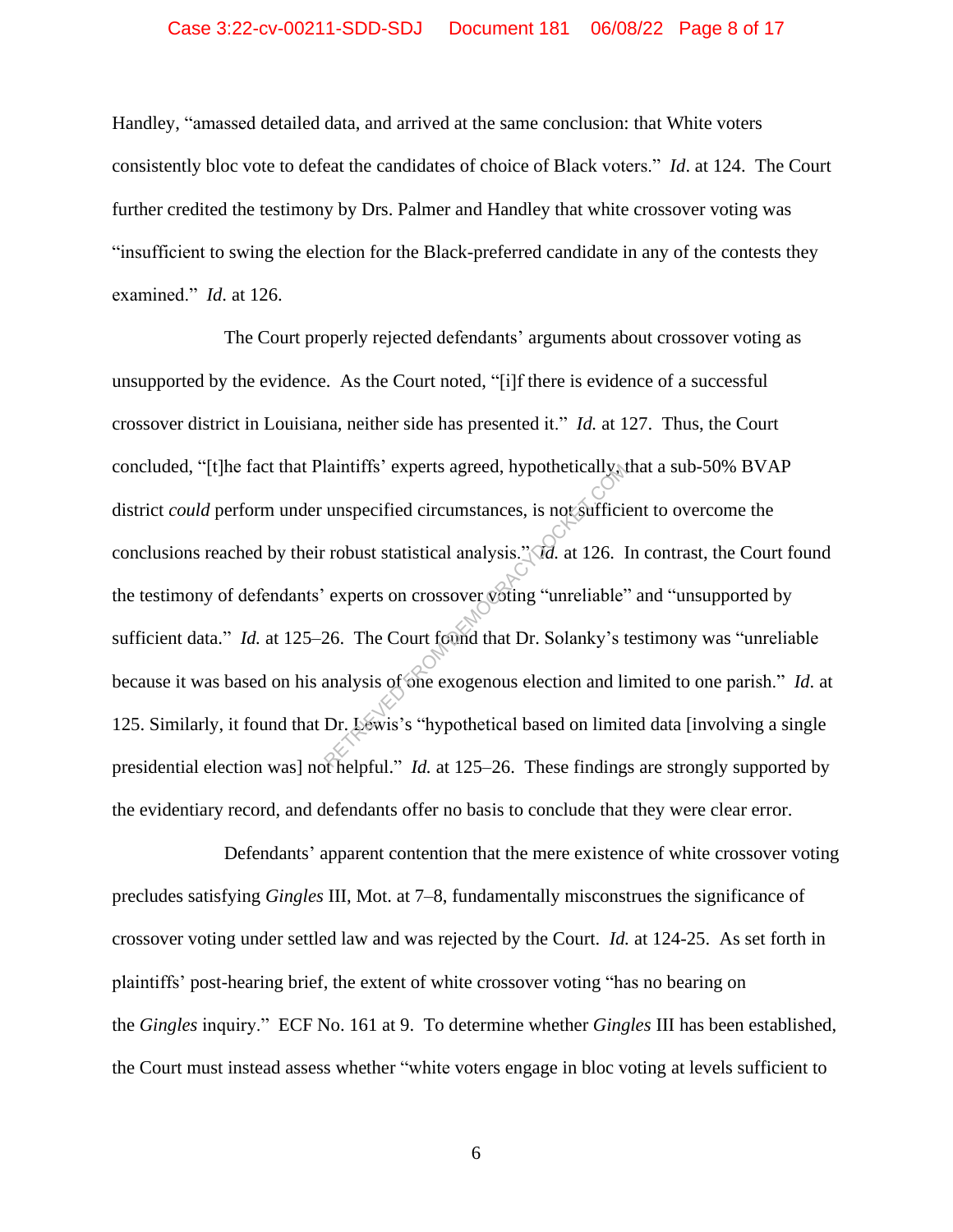regularly defeat Black-preferred candidates in the area where the new illustrative district would be drawn." *Id.* at 9 (citing *Thornburg* v. *Gingles*, 478 U.S. 30, 51 (1986)). Defendants' reliance on *Bartlett* v. *Strickland*, 556 U.S. 1 (2009), to attempt to undermine the significance of the Court's findings is misplaced. Contrary to Defendants' assertion, the Court in *Bartlett* nowhere states that plaintiffs "*cannot*" establish *Gingles* III "[i]n areas with substantial crossover voting." Mot. at 7 (quoting *Bartlett* v. *Strickland*, 556 U.S. 1, 24 (2009) (emphasis added)). To the contrary, the question posed by *Bartlett* is whether crossover voting in the districts that actually exist is sufficient to overcome *Gingles* III. 556 U.S. at 24. *Bartlett* does not stand for the proposition that Section 2 liability does not lie when a hypothetical district could be (but has not been) drawn in which crossover voting was sufficient to overcome *Gingles* III. Defendants' contention that the existence of any white crossover voting invariably defeats a finding that *Gingles* III is satisfied is contrary to the plain language of *Gingles* itself and would effectively preclude relief under Section 2 in virtually all cases. As the Court concluded, that is not the law. Op. at 123–24. Ability does not lie when a hypothetical of<br>over voting was sufficient to overcome  $G$ <br>is of any white crossover voting invariably<br>trary to the plain language of *Gingles* its<br>a 2 in virtually all cases. As the Court comp

# **II. The balance of equities and other** *Nken* **factors weigh against a stay.**

This Court correctly held that plaintiffs "will suffer an irreparable harm if voting takes place in the 2022 Louisiana congressional elections based on a redistricting plan that violates federal law." Op. at 141. As the Court explained,

[v]oting is a fundamental political right, because it is preservative of all rights. Once the election occurs, there can be no do-overs and no redress for voters whose rights were violated, and votes diluted by the challenged plan.

*Id.* (internal quotations and citations omitted). The Court's ruling follows the consistent holdings of federal courts throughout the country that restrictions on voting rights constitute irreparable harm. *See, e.g., League of Women Voters of N. Carolina* v. *North Carolina*, 769 F.3d 224, 247– 48 (4th Cir. 2014) (collecting cases). In particular, vote dilution in violation of Section 2 of the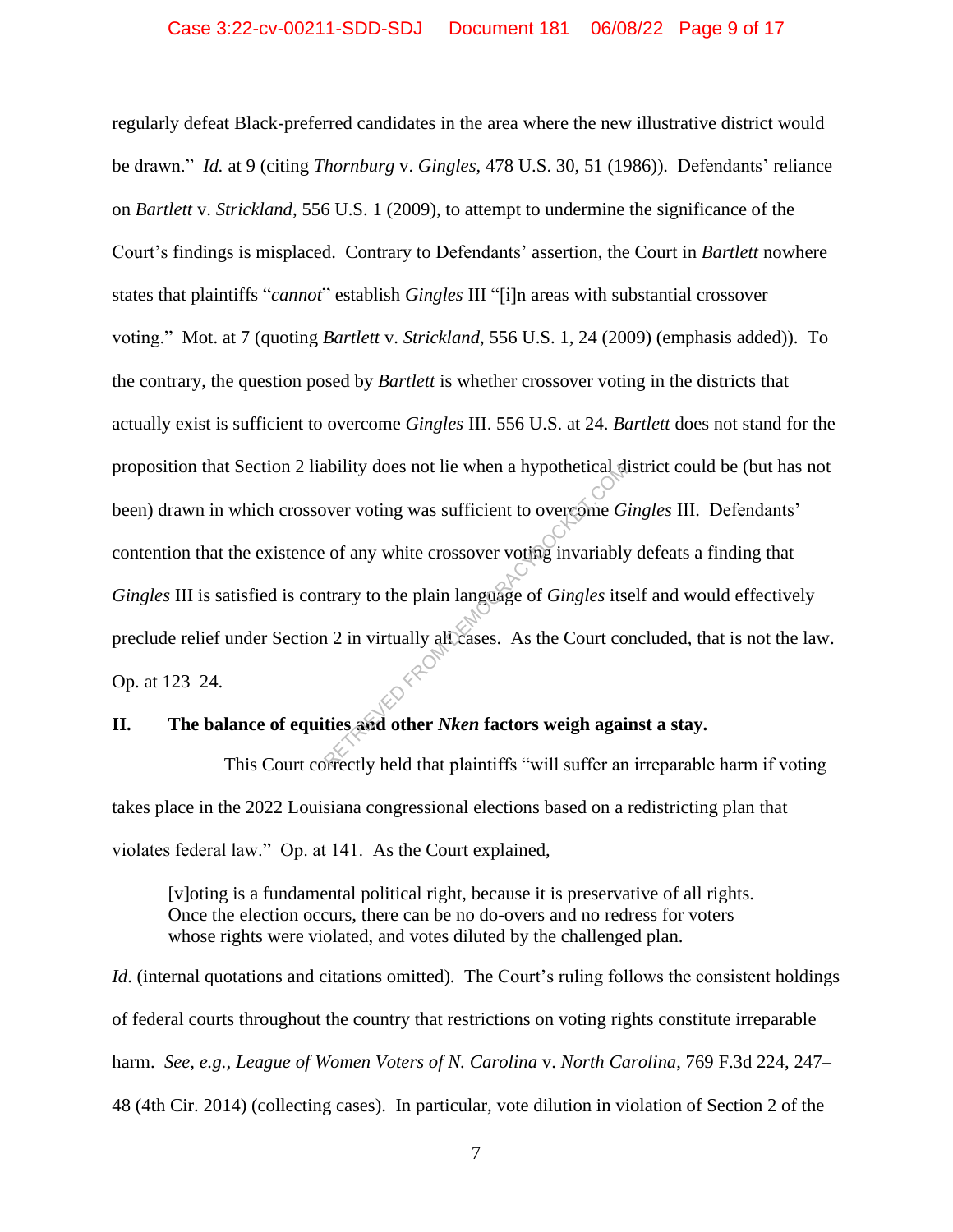## Case 3:22-cv-00211-SDD-SDJ Document 181 06/08/22 Page 10 of 17

VRA "irreparably injures the plaintiffs' right to vote and to have an equal opportunity to participate in the political process." *Patino* v. *City of Pasadena*, 229 F. Supp. 3d 582, 590 (S.D. Tex. 2017); *Casarez* v. *Val Verde Cty.*, 957 F. Supp. 847, 865 (W.D. Tex. 1997) (holding that violation of local election laws and the Voting Rights Act was "a harm monetary damages cannot address").

The irreparable harm to plaintiffs and to Black voters across Louisiana from conducting an election using a districting map that illegally dilutes their votes far outweighs any administrative burden on the defendants from having to adopt and implement a legal map. Defendants' assertion that "'[p]lacing a bureaucratic strain on a state agency" justifies allowing the State to dilute the votes of its Black citizens, Mot. at 9 (quoting Op. at 145), is not the law, nor should it be. On the contrary, as the courts have repeatedly held, "mere administrative inconvenience . . . in redistricting simply cannot justify denial of Plaintiffs' fundamental rights." *Johnson* v. *Mortham*, 926 F. Supp. 1540, 1542 (N.D. Fla. 1996); *see also Bethune-Hill* v. *Virginia State Board of Elections*, No. 3:14-CV-852, 2018 WL 11393922, at \*1 (E.D. Va. Aug. 30, 2018) ("[T]he risk that a stay wholly would deprive the plaintiffs of a remedy significantly outweighs the inconvenience and any other detriments that the intervenors may experience in re-drawing the districts."). In any event, defendants' argument ignores the Court's express finding that "a remedial congressional plan can be implemented in advance of the 2022 elections without excessive difficulty or risk of voter confusion." Op. at 148. Telling a bureaucratic strain on a state<br>of its Black citizens, Mot. at 9 (quoting C<br>trary, as the courts have repeatedly held,<br>cting simply cannot justify denial of Plai<br>Supp. 1540, 1542 (N.D. Fla. 1996); see<br>tions, No. 3

Defendants argue that the injunction should be stayed because, they contend, the Court "order[ed] the Legislature to enact a racial gerrymander" and "requir[ed] the State to conduct elections under a racial gerrymander in November in all events." Mot. at 9. The Court's injunction does nothing of the kind. To begin with, as discussed above, the Court properly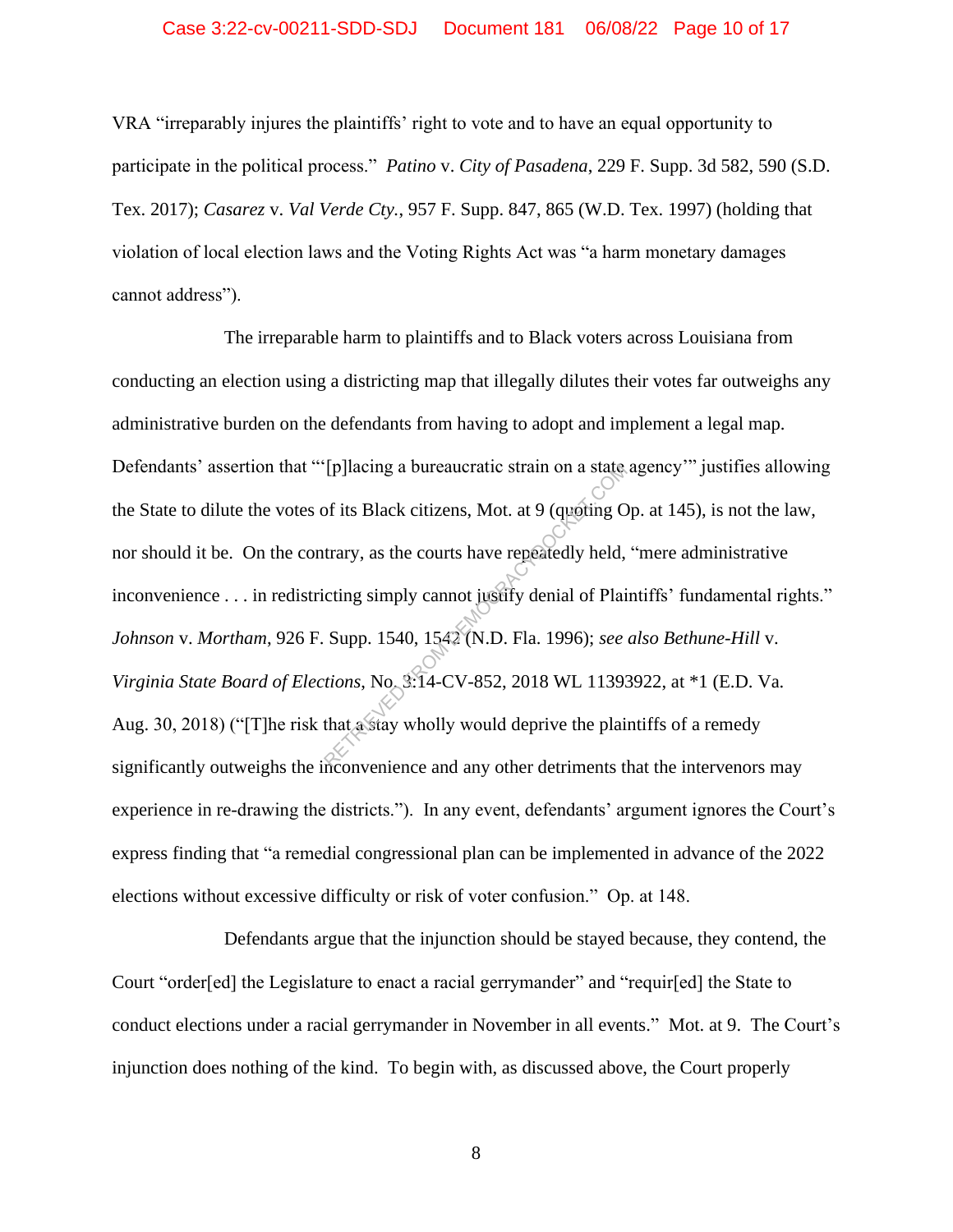## Case 3:22-cv-00211-SDD-SDJ Document 181 06/08/22 Page 11 of 17

concluded that none of the plaintiffs' illustrative maps is a racial gerrymander. And, in any event, the Court did not order the Legislature to adopt any of those maps. On the contrary, it properly respects the role of the Legislature in redistricting by giving it an opportunity in the first instance to adopt a map that complies with Section 2. And, if the Legislature determines not to adopt a new map, the Court order provides for further proceedings to consider an appropriate remedial map. The proposition implicit in defendants' argument—that *any* congressional map with two districts that afford Black voters the opportunity to elect their candidates of choice, is a racial gerrymander—is unsupported by anything in the record and is contrary to settled law.

Defendants' reliance on the principle in *Purcell* v. *Gonzalez*, 549 U.S. 1 (2006) that "federal courts ordinarily should not enjoin a state's election laws in the period close to an election," *Merrill*, 142 S. Ct. at 880 (Kavanaugh, J., concurring) (citing 549 U.S. 1 (2006)) (quoted in Mot. at 3), is misplaced. Louisiana is not "close to an election." Election Day will not for another five months. As the Court found, there is ample time for the State to adopt and implement a congressional map that complies with the Voting Rights Act. Op. at 148. Eliance on the principle in *Purcell* v. Get<br>y should not enjoin a state's election law<br>at 880 (Kavanaugh, J., concurring) (citin<br>placed. Louisiana is not "close to an elected.<br>As the Court found, there is ample time<br>map

The Supreme Court's recent decision in *Wisconsin Legislature* is on point. The Court there, in a decision rendered less than five months before the relevant primary election, overturned a redistricting map adopted by the State Supreme Court and remanded to that Court to adopt a new map. The Court expressly concluded that in so doing it gave the State Supreme Court "sufficient time to adopt maps consistent with the timetable" for the primary. *Wis. Legislature* v. *Wis. Elections Comm'n*, 142 S. Ct. 1245, 1248 (2022) (per curiam). As this Court noted, the amount of time before the Louisiana election is *more* than the amount of time between the Supreme Court's ruling in *Wisconsin Legislature* and the relevant primary in that case. Op. at 148. For similar reasons, defendants' reliance on *Milligan* is misplaced. Mot. at 1 (citing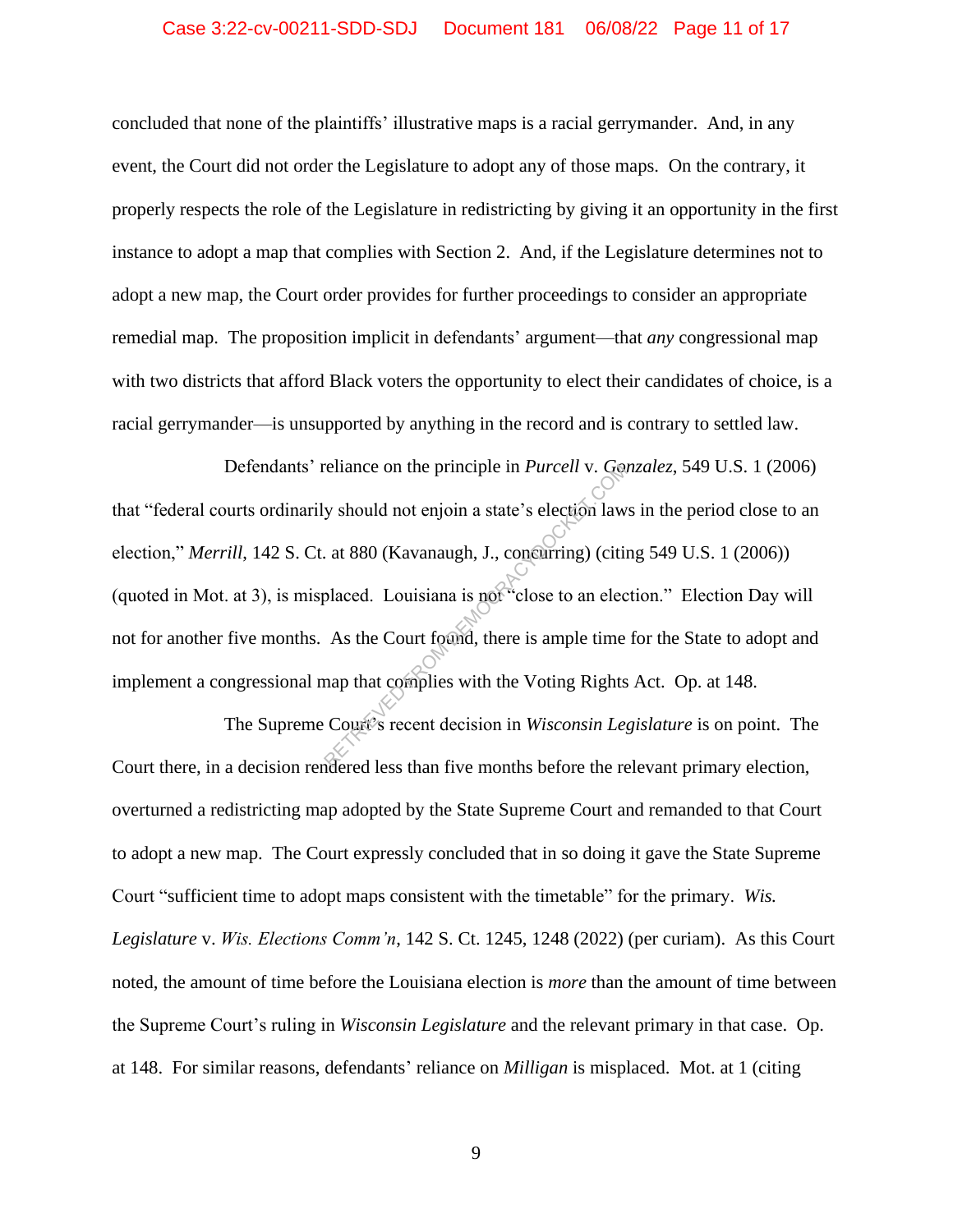### Case 3:22-cv-00211-SDD-SDJ Document 181 06/08/22 Page 12 of 17

*Merrill* v. *Milligan*, 142 S. Ct. 879, 881 (2022)). As Justice Kavanaugh indicated in his concurring opinion, the primary elections in Alabama at issue there were scheduled to begin only seven weeks from the Court's ruling, *id*. at 879, far less than the five months available here. *See*  Op. at 148.

As the Court also noted, defendants' contention that there is insufficient time to adopt and implement a new map before Election Day is squarely contrary to the representations the Legislative Intervenors and the Attorney General made to the state court in the prior impasse case that "there remains several months on Louisiana's election calendar to complete the [redistricting] process." Op. at 145–46 (quoting GX 32, at 8). Defendants try to harmonize that and similar statements they made to the state court with their current position by asserting that the statements were made in March 2022 and that "in an impasse case, there is no need to adjudicate liability, meaning that judicial map-drawing can occur immediately." Mot. at 10. But no "judicial map-drawing" was underway when defendants made those representations to the state court. To the contrary, plaintiffs made those representations in support of their argument that the plaintiffs' claims in those cases were *too early* (in their words, "unripe" and "nonjusticiable") and that the state court need not take up any challenge to 2022 redistricting until some unspecified time after the legislative session that ended on June 6 was complete. GX 32 at 5–8. Now, in this case—commenced the same day after the Legislature's veto override vote—defendants argue that plaintiffs' challenge is *too late*. The Court properly concluded that these squarely inconsistent positions cast doubt on the "credibility" of defendants' position. Op. at 145. at 145–46 (quoting GX 32, at 8). Deten<br>
made to the state court with their current<br>
March 2022 and that "in an umpasse case<br>
that judicial map-drawing can occur im<br>
was underway when defendants made tho<br>
plaintiffs made t

The factors Justice Kavanaugh identified in his concurrence in *Merrill*, 142 S. Ct. at 881 (Kavanaugh, J., concurring) (cited in Mot. at 3–4), likewise do not justify a stay. As the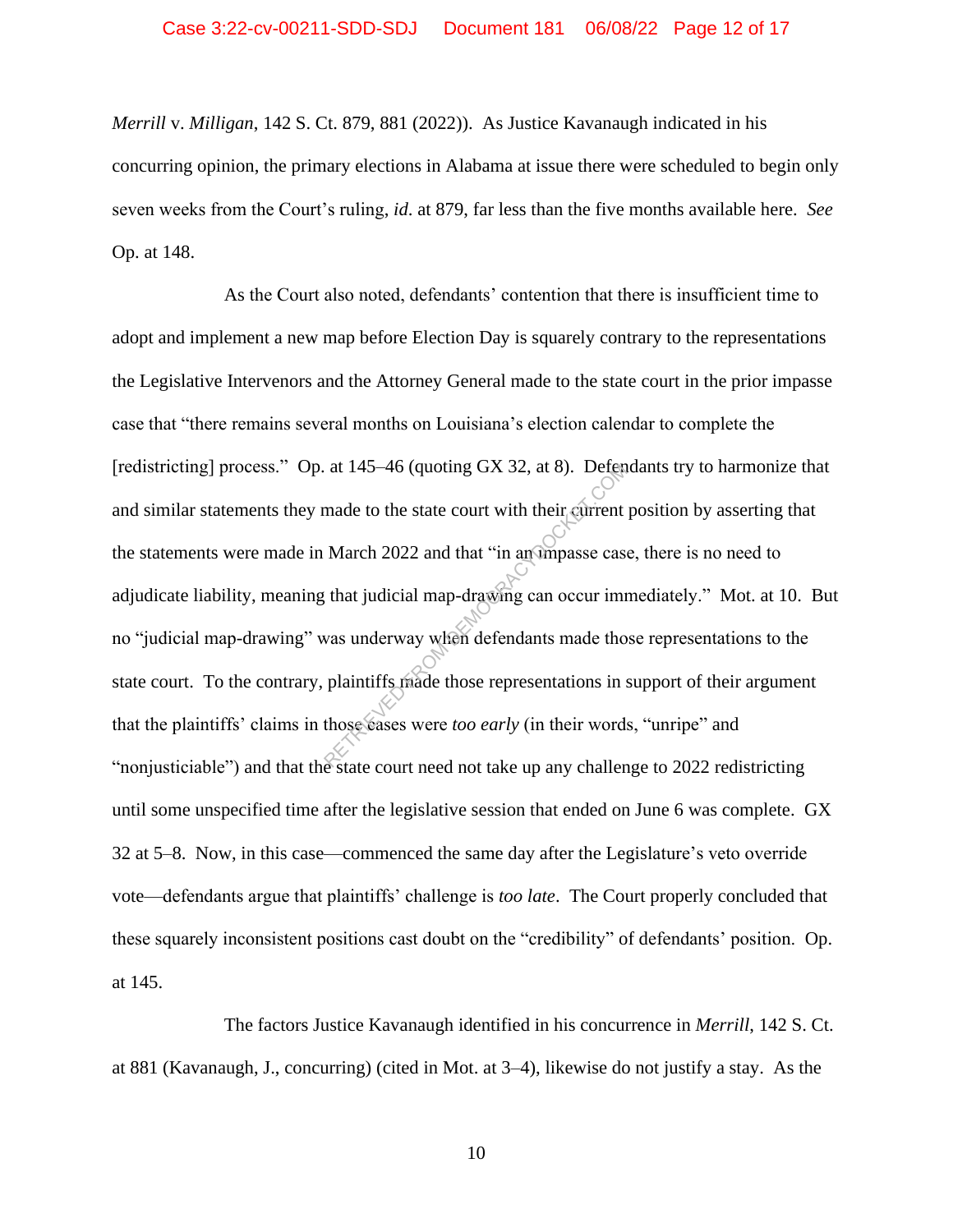## Case 3:22-cv-00211-SDD-SDJ Document 181 06/08/22 Page 13 of 17

Court's opinion exhaustively demonstrates, the underlying merits overwhelmingly favor plaintiffs, and plaintiffs will suffer irreparable harm absent an injunction. Nor have plaintiffs "unduly delayed bringing the complaint to court." *Merrill*, 142 S. Ct. at 881; on the contrary, they plaintiffs filed their complaints *the same day* that the challenged maps were enacted. By contrast, it was defendants who repeatedly sought to delay this litigation, successfully urging the Court to adjourn the hearing date it originally set; then unsuccessfully moving three weeks later for a stay of the proceedings; and now seeking a stay of the Court's order. And they did so although, as the Court noted in its Opinion, they had been on notice for at least six months that a congressional map with only one majority-Black district would become the subject of litigation. Op. at 126 n. 350. Finally, as noted, the Court found that redrawing the State's congressional map is feasible without significant cost, confusion, or hardship. Op. at 144-145.

Finally, defendants' argument that the Court's injunction should be stayed because the fourteen days it allows the Legislature to adopt new maps is insufficient, Mot. 11–12, is a non sequitur. If the schedule the Court adopted gives the Legislature too little time, the appropriate remedy would be for defendants to seek additional time to develop a new redistricting plan. It would not be to stay the injunction altogether. That defendants have not asked for more time, or any other relief that would address their accusation that the timeline the Court imposed is "unworkable," Mot. at 11, illustrates that this is a red herring. In any event, as the Court concluded, the fourteen-day period it adopted is consistent with precedent, *see* Op. at 149 n. 443 (citing cases), and is ample time in light of the numerous maps already made available—from the redistricting process through this litigation—for the Legislature to consider. The majority-Black district would be<br>
Ref. Finally, as noted, the Court found that<br>
<br>
e without significant cost, confusion, or largument that the Court<br>
<br>
regislature to adopt new maps is insuffici<br>
Court adopted gives th

In any event, defendants' contention that it cannot act before the Court's June 20 deadline in light of the notice period required for an Extraordinary Session and the bill-reading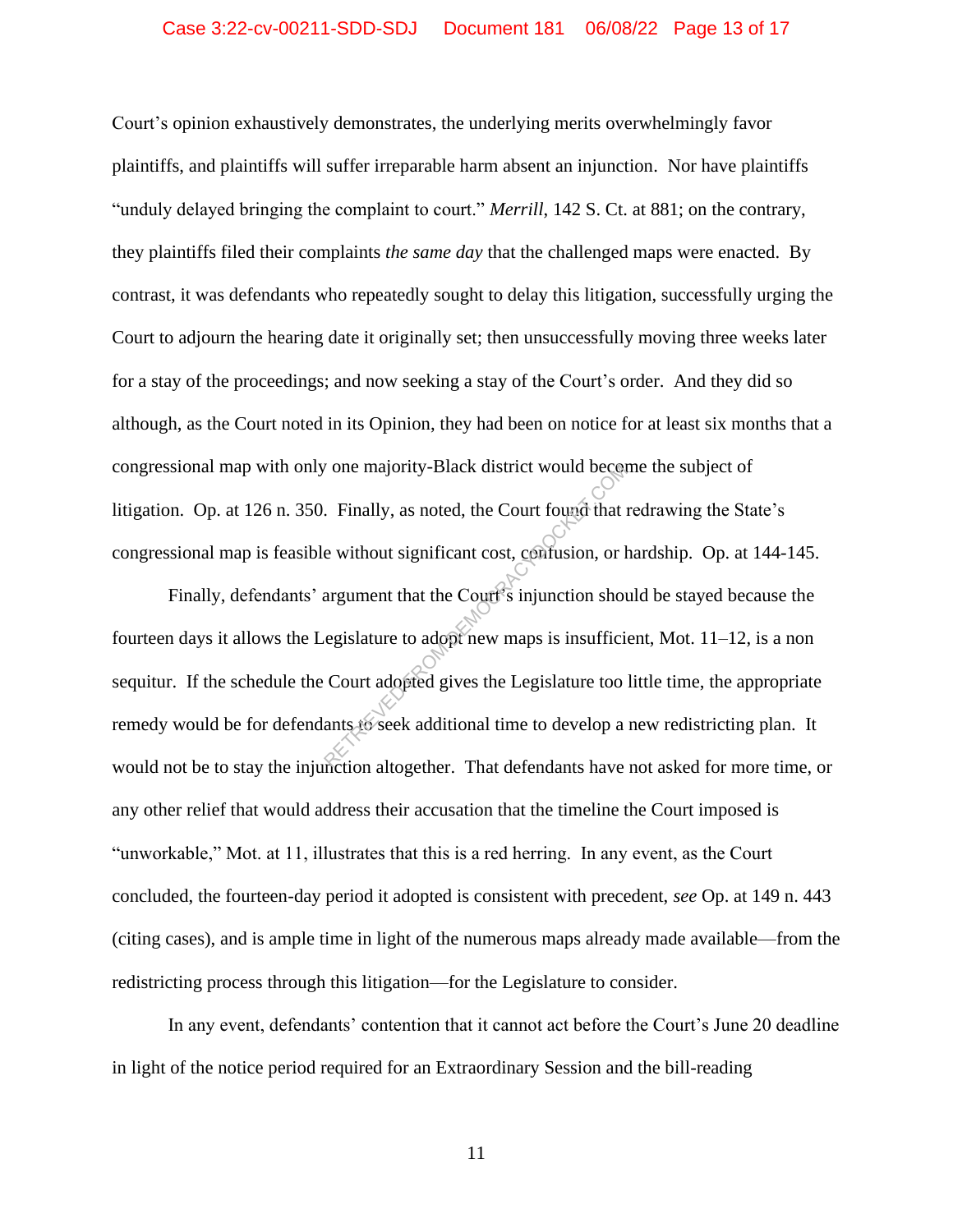### Case 3:22-cv-00211-SDD-SDJ Document 181 06/08/22 Page 14 of 17

requirement before a law may be enacted is unpersuasive. Mot. at 11–12. The governor has already called an Extraordinary Session, and thus, the process under way. Moreover, the Legislature has been on notice that the Court's decision would issue during or shortly after the ordinary session. The Legislature could have scheduled a special session to convene immediately after the ordinary session in anticipation of the Court's ruling. At the very least, members of the Legislature could have set out a plan for preparatory work that could be completed before the start of any special session. In any event, the Legislature will not be operating on a blank slate. It has considered proposed bills in the prior sessions, including two districts that would afford Black voters the opportunity to elect their candidates of choice.

Defendants' reliance on the three-readings rule is similarly unavailing. Article 3 of the Louisiana Constitution specifies that, on each reading, a voill shall be read at least by title" (emphasis added) meaning that a bill can evolve and change over a three-day period so long as its titles do not. La. Const. art. 3, § 15(D). In any event, the requirements for seven days' notice of an Extraordinary Session and three bill reading require a total of only ten days, less than the fourteen days allowed by the Court's injunction. The effect their candidates of choice.<br>
on the three-readings rule is similarly understand from the example of the shall shall be that a bill can evolve and change over a the traction.<br>
and three bill reading require a to

#### **CONCLUSION**

Plaintiffs commenced this action the very same day that the State's map became law, and plaintiffs and the Court acted with extraordinary diligence and expedition on plaintiffs' motions for a preliminary injunction. Defendants' contention that it is still too late for the Court to afford plaintiffs relief amounts to saying that, as a matter of law, the State gets a free pass to violate the Voting Rights Act for at least one election cycle. That is not the law. For that and the other reasons set forth above, defendants' motion for a stay pending appeal—which would, in effect, allow the State to conduct the 2022 congressional elections using a map that illegally dilutes the votes of its Black citizens—should be denied.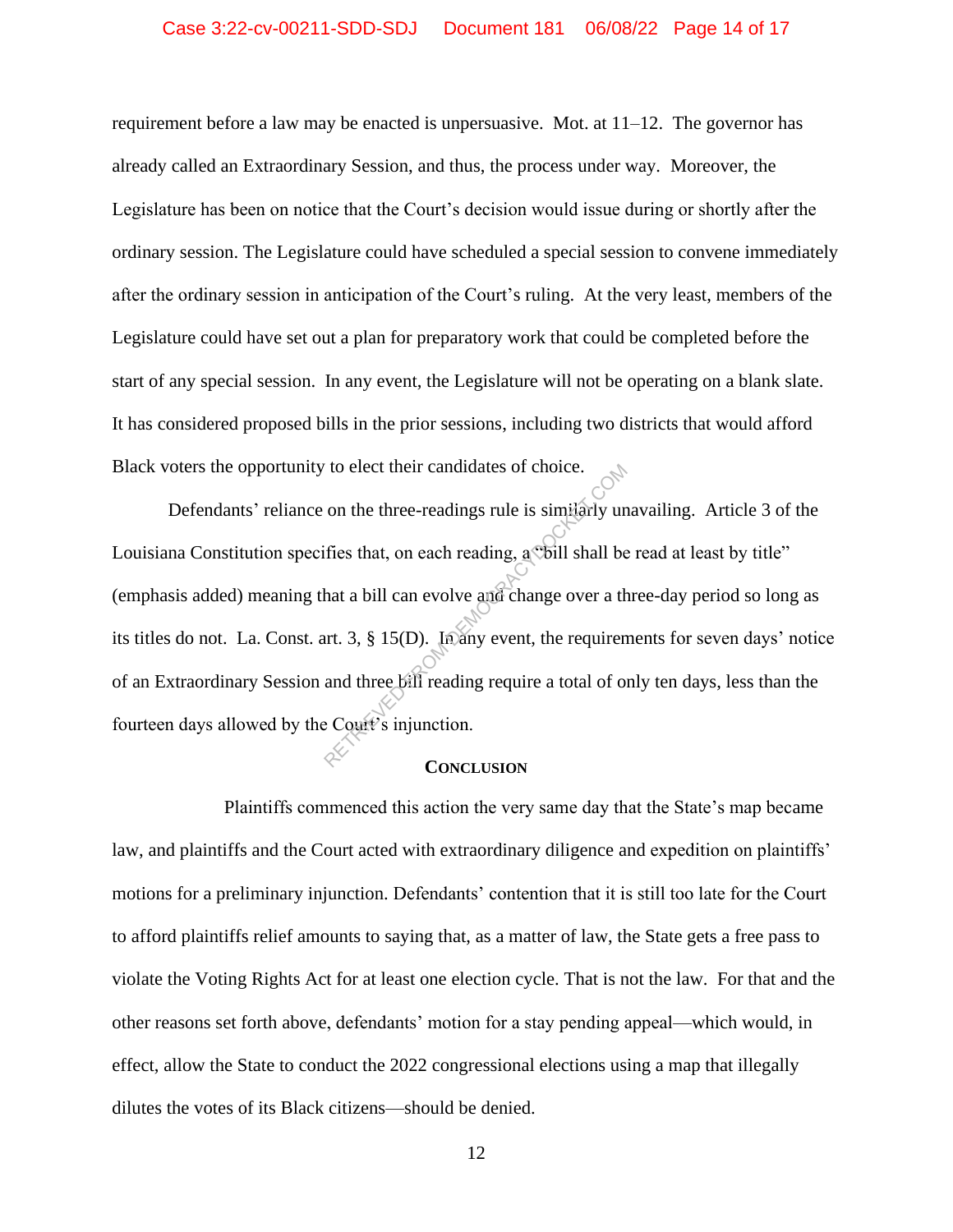Respectfully submitted,

By: /s/*John Adcock*

 John Adcock Adcock Law LLC L.A. Bar No. 30372 3110 Canal Street New Orleans, LA 70119 Tel: (504) 233-3125 Fax: (504) 308-1266 jnadcock@gmail.com

Leah Aden (admitted *pro hac vice*) Stuart Naifeh (admitted *pro hac vice*) Kathryn Sadasivan (admitted *pro hac vice*) Victoria Wenger (admitted *pro hac vice*) NAACP Legal Defense and Educational Fund, Inc.

40 Rector Street, 5th Floor New York, NY 10006 Tel: (212) 965-2200 laden@naacplef.org snaifeh@naacpldf.org ksadasivan@naacpldf.org vwenger@naacpldf.org

R. Jared Evans (admitted *pro hac vice*) Sara Rohani (admitted *pro hac vice*) † NAACP Legal Defense and Educational Fund, Inc. 700 14th Street N.W. Ste. 600 Washington, DC 20005 Tel: (202) 682-1300 jevans@naacpldf.org srohani@naacpldf.org

Robert A. Atkins (admitted *pro hac vice*) Yahonnes Cleary (admitted *pro hac vice*) Jonathan H. Hurwitz (admitted *pro hac vice*) Amitav Chakraborty (admitted *pro hac vice*) Adam P. Savitt (admitted *pro hac vice*) PAUL, WEISS, RIFKIND, WHARTON & GARRISON LLP 1285 Avenue Of The Americas, New York, NY 10019 Tel.: (212) 373-3000 Fax: (212) 757-3990 ratkins@paulweiss.com ycleary@paulweiss.com jhurwitz@paulweiss.com dsinnreich@paulweiss.com achakraborty@paulweiss.com asavitt@paulweiss.com ed pro hac vice)<br>
Pro hac vice)<br>
Amitav Chakrabon<br>
Helucational Fund, Adam P. Savitt (as<br>
PAUL, WEISS, R<br>
GARRISON LLP<br>
1285 Avenue Of T<br>
NY 10019<br>
Tel.: (212) 373-30<br>
Fax: (212) 757-39<br>
ratkins@paulweis<br>
ycleary@paulweis<br>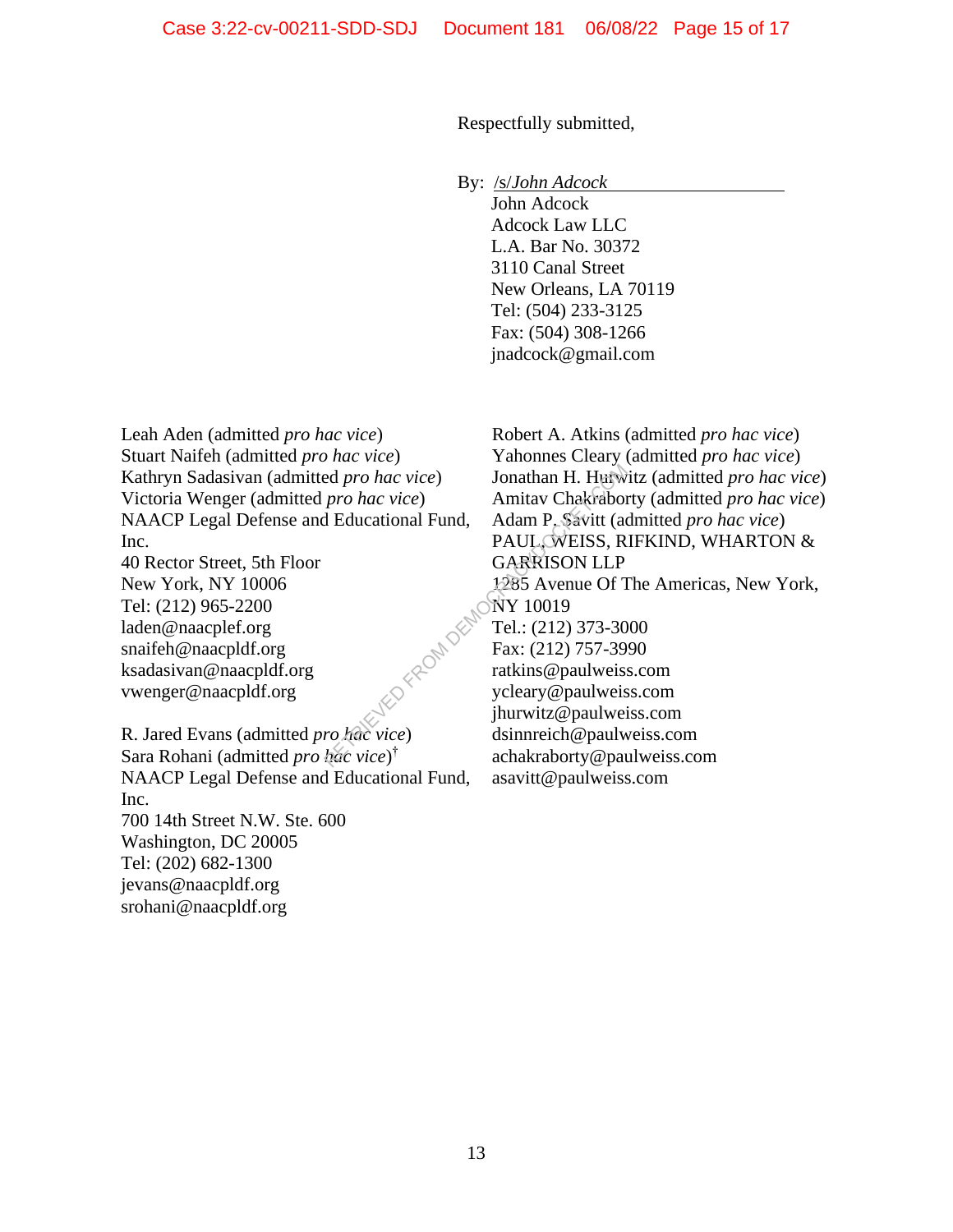Nora Ahmed (admitted *pro hac vice*) Megan E. Snider LA. Bar No. 33382 ACLU Foundation of Louisiana 1340 Poydras St, Ste. 2160 New Orleans, LA 70112 Tel: (504) 522-0628 nahmed@laaclu.org msnider@laaclu.org

Tracie Washington LA. Bar No. 25925 Louisiana Justice Institute Suite 132 3157 Gentilly Blvd New Orleans LA, 70122 Tel: (504) 872-9134 tracie.washington.esq@gmail.com T. Alora Thomas (admitted *pro hac vice*) Sophia Lin Lakin (admitted *pro hac vice*) Samantha Osaki (admitted *pro hac vice*) American Civil Liberties Union Foundation 125 Broad Street, 18th Floor New York, NY 10004 athomas@aclu.org slakin@aclu.org sosaki@aclu.org

Sarah Brannon (admitted *pro hac vice*) American Civil Liberties Union Foundation 915 15th St., NW Washington, DC 20005 sbrannon@aclu.org

† Admitted in California only. Practice limited to matters in United States federal courts. ail.com<br>
† Admitted in Cal.<br>
limited to matters<br>
Counsel for Plain

*Counsel for Plaintiffs*